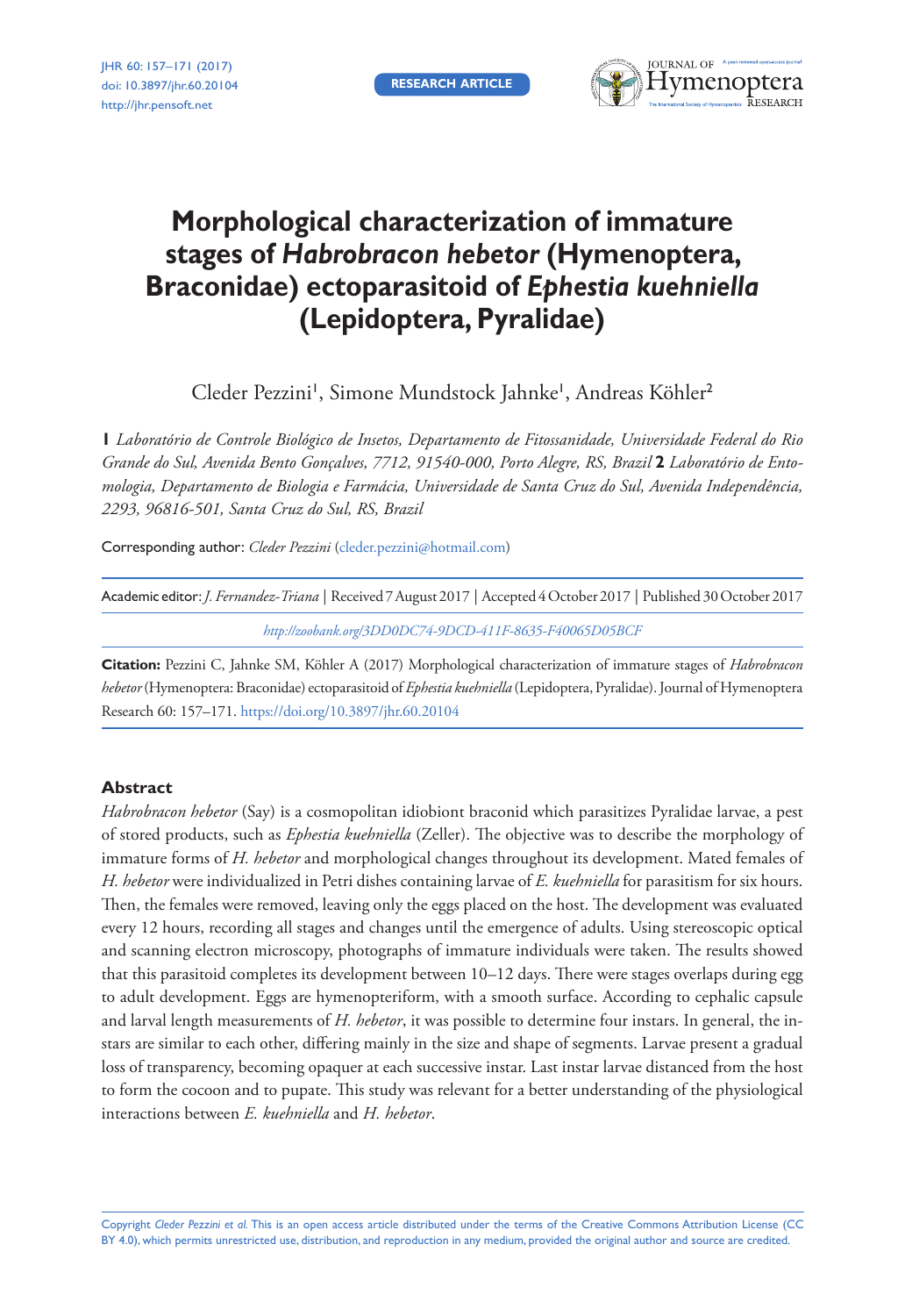#### **Keywords**

Bionomy, Pre-imaginal period, Parasitoid, Electro micrographs

# **Introduction**

In Hymenoptera 15 superfamilies and 62 families of parasitoid are recognized (Melo et al. 2012). Braconidae is the second in number of described species (18,000) with 34 subfamilies (Quicke 2015). Braconinae, is one of the largest subfamilies, containing 2,800 valid described species distributed into more than 185 genera (Yu et al. 2012). Several species of Braconinae are potential biological control agents of Lepidoptera and Coleoptera larvae (Quicke 1997).

*Habrobracon hebetor* (Say) (Hymenoptera: Braconidae) is an idiobiont ectoparasitoid with a cosmopolitan distribution (Eliopoulos and Stathas 2008). It parasites mainly Pyralidae larvae, among them *Ephestia kuehniella* (Zeller) (Magro and Parra 2001, Athié and Paula 2002), considered a secondary pest of stored products because it feeds on residues left by other insects as well as processed products (Lorini et al. 2015).

The number of instars, development time and feed consumption of *H. hebetor* was evaluated by Magro et al. (2006) for the improvement of an artificial diet, however without morphological details. According to Forouzan et al. (2008) and Chen et al. (2012), the time of development of immature stages of the parasitoid *H. hebetor* decreases as the temperature increases.

The morphological characteristics of immature stages play an important role in the recognition, taxonomy and classification of parasitoid wasps (Zhao et al. 2014). For the understanding of host-parasitoid relations, the recognition of immature stages at different stages of development is relevant.

In taxonomic studies, most morphological descriptions of Braconidae are concentrated in the adult stage, while the biology and morphology of immature stages still lack information (Quicke 2015). Even though there are descriptions of the immature external morphology of some braconid species (Yu et al. 2008, Carabajal-Paladino et al. 2010, Pinheiro et al. 2010, Qureshi et al. 2016). The study by Sudheendrakumar et al. (1982) describes the biology and morphology of the immature stages of *Bracon brevicornis* (Wesmael) (Hymenoptera: Braconidae), species denominated junior synonym of *H. hebetor* (Yu et al. 2012). But there are gaps in the morphological descriptions.

Although some aspects of biology at immature stages of *H. hebetor* have been studied, researches are mainly focused on the interactions between parasitoid, host and environmental factors (Eliopoulos and Stathas 2008, Chen et al. 2012, Farag et al. 2015). The morphological characterizations of immature stages aiding in taxonomy (Gumovsky 2007). However, for this species does not well elucidated. The objective of this study was to describe the development of the immature forms of *H. hebetor* based on a detailed description of external morphology in order to provide knowledge on the recognition of the immature stages of this species.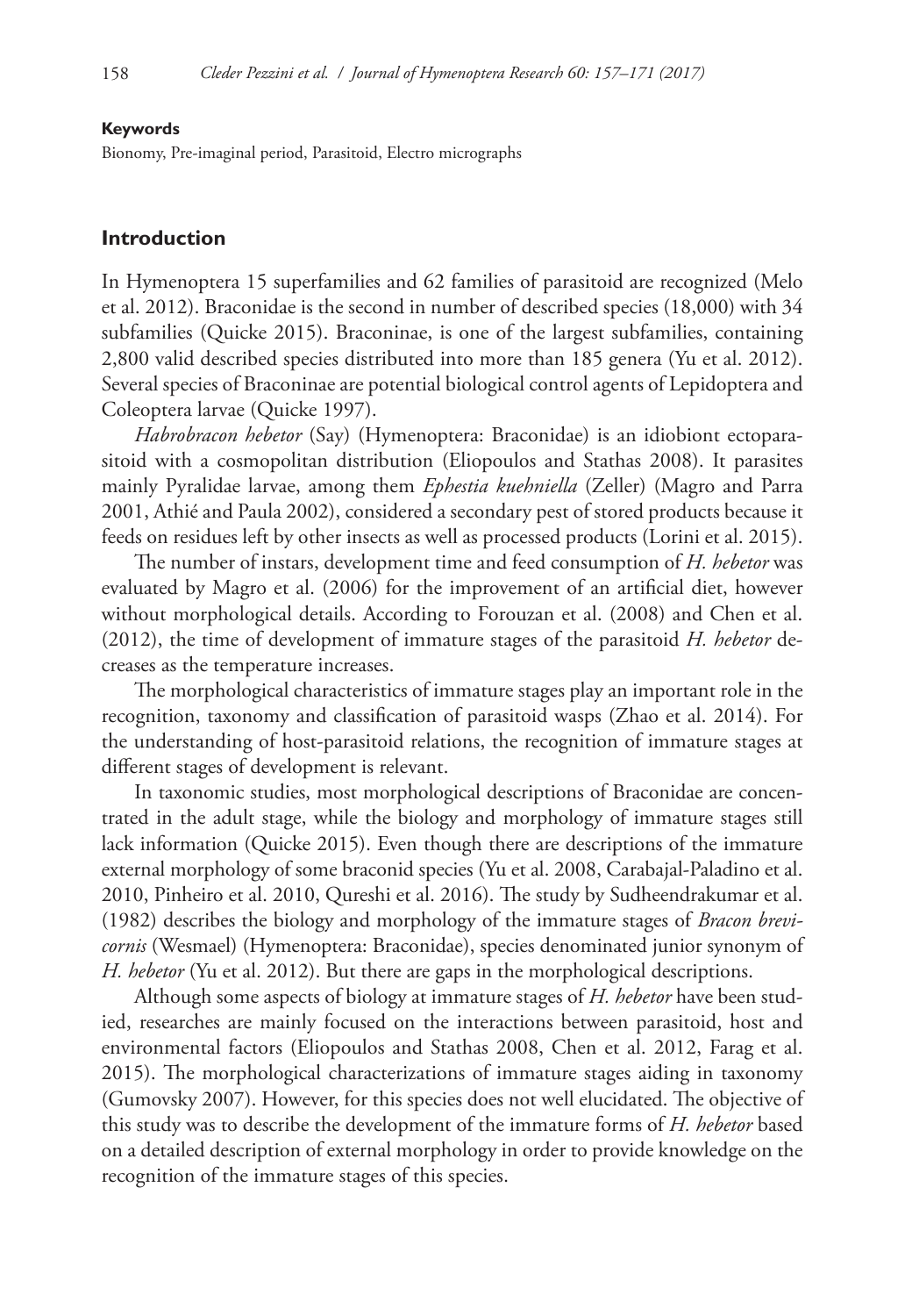#### **Laboratory creations**

Rearings of *H. hebetor* and its host *E. kuehniella* were kept in the Laboratory of Entomology of the University of Santa Cruz do Sul (UNISC), Brazil. Laboratory conditions were maintained at 28 ± 2 °C, 50 ± 20% RH and 12:12 L:D. *Ephestia kuehniella* was kept on an artificial diet consisting of wheat flour (97%) and brewer yeast (3%), following the methodology proposed by Parra et al. (2014).

#### **Morphological characterization of immature stages and development time**

Twenty mated females of *H. hebetor* were individualized in Petri dishes containing one larva of *E. kuehniella* for parasitism for six hours. Then, the females were removed and leaving just one egg placed on the host, the others removed. The development time was evaluated every 12 hours by recording all stages and changes until the emergence of adults.

For the determination of the number of larval instars, a segmented regression model was used according to Ambrosano et al. (1997), with an  $r^2$  = 99%. Twenty individuals at each stage (egg, larva, prepupa and pupa) were evaluated. We measured the largest width and length in dorsal view and the width of the cephalic capsule using micrometric lens with a stereoscopic microscope (Motic Quimis Q764ZT). The largest width was measured from the larger portion of the eggs and from the body segments of larvae, prepupa and pupa. All stages were photographed in the same stereomicroscope previously mentioned using a digital camera (Canon EOS Rebel T3).

A sample of each stage was fixed in 25% glutaraldehyde solution in a 0.2 M phosphate buffer and distilled water for 14 days. The samples were then washed three times (30 min/wash) in 0.2 M phosphate and distilled water (1:1 ratio) dehydrated in a graduated series of acetone (30, 50, 70, 90 and 100%). They were dried (Balzers CPD030) and metallized (Balzers SCD050), after which a scanning electron microscope (Jeol JSM 6060) was performed. Electro micrographs of all immature stages were made.

To the description of each stage, one individual at every stage with an average age was used. Comments on morphological changes that may occur during each stage were added after the diagnoses. For cephalic capsule chaetotaxy, last instar larvae were used as model since the distribution of setae is the same for all larval instars and prepupa (Short, 1952).

Morphological terminologies (Fig. 1). Abbreviations:

- **A** abdominal segment
- **AS** anal segment
- **T** thorax segment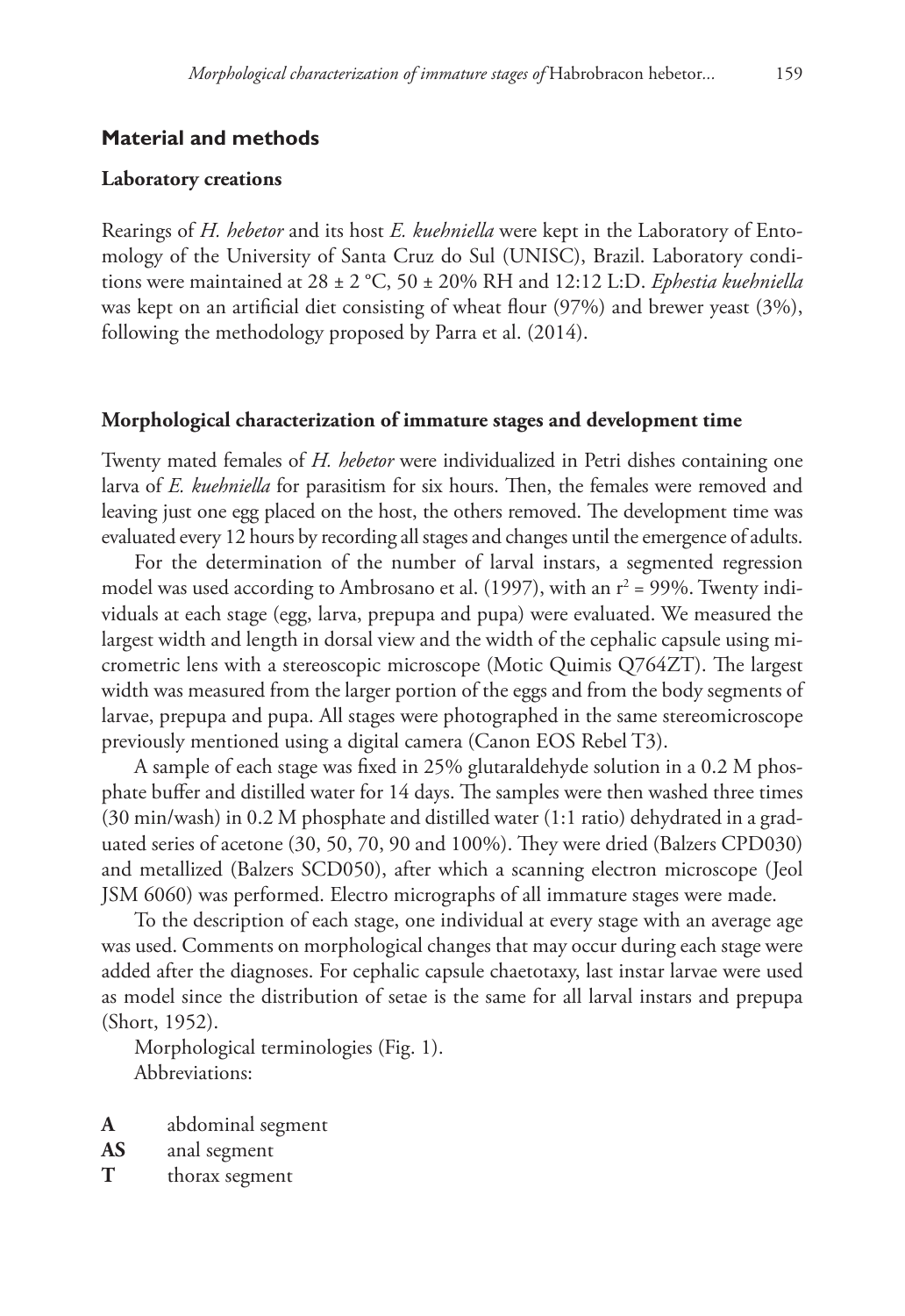

**Figure 1.** Second instar larva of *Habrobracon hebetor* (dorsal view) illustrating the terminology used in the text (A1-A9 abdominal segments, AS anal segment, CC cephalic capsule, T1-T3 thoracic segments).

The examined material was registered at the Entomological Collection of Santa Cruz do Sul (CESC), under lots no. 79,495 (Egg), 79,496 (Larva, 1<sup>st</sup> instar), 79,497 (Larva,  $2^{nd}$  instar), 79,498 (Larva,  $3^{rd}$  instar), 79,499 (Larva,  $4^{th}$  instar), 79,500 (Prepupa), 79,501 (female pupa) and 79,502 (male pupa).

## **Results**

There was stage overlap (between replicates) during the egg to adult development of *H. hebetor*, indicating variations in development time. The amplitude of each immature stage was small, especially in the first instars. Thus, four days after oviposition, the larvae were already at the fourth and last instar, initiating the formation of the cocoon to pupate. The pupal phase was the longest of all development stages, lasting more than four days (Table 1).

The diagnosis of the entire development of *H. hebetor* is presented below with photographs and electro micrographs presenting some details of each stage, distribution and nomenclature of setae on the cephalic capsule, and comments on the morphological changes at each stage.

## **Egg**

Diagnosis: opaque white, with a smooth surface (Fig. 5A), typically hymenopteriform, elongated, more or less elliptical, approximately four times longer than wide, anterior extremity (where the cephalic capsule of the embryo forms) rounded and opposite tip slightly pointed (Fig. 3A and B).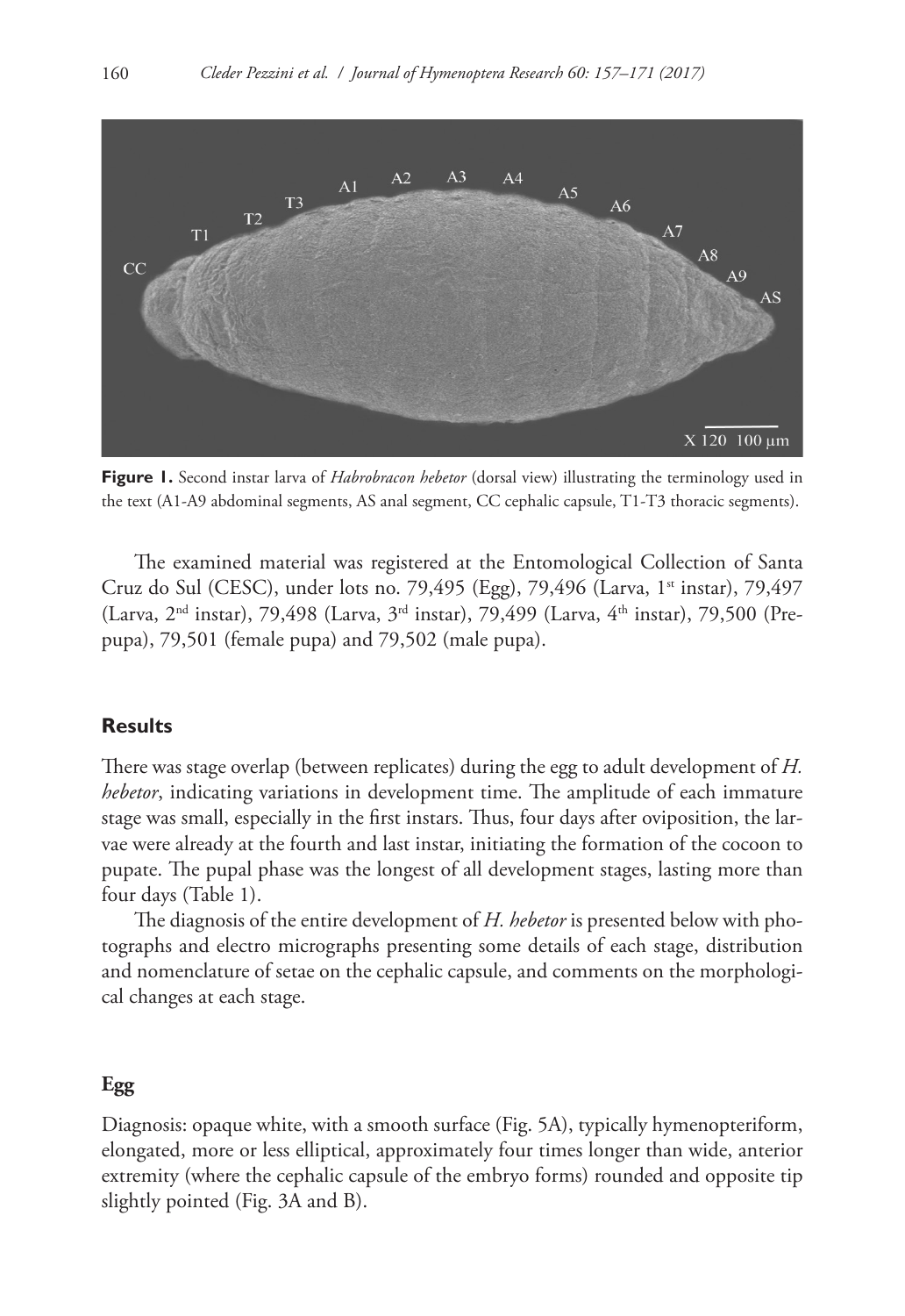| Stage/instar | <b>Duration</b><br>$(Days \pm SD)$ | <b>Body length</b><br>$(mm \pm SD)$ | Maximum body<br>width $(mm \pm SD)$ | Cephalic capsule<br>width $(mm \pm SD)$ |
|--------------|------------------------------------|-------------------------------------|-------------------------------------|-----------------------------------------|
| Egg          | $1.35 \pm 0.343$                   | $0.52 \pm 0.056$                    | $0.12 \pm 0.011$                    |                                         |
| Larva 1      | $0.73 \pm 0.089$                   | $0.44 \pm 0.073$                    | $0.10 \pm 0.019$                    | $0.10 \pm 0.014$                        |
| Larva 2      | $0.41 \pm 0.050$                   | $0.89 \pm 0.142$                    | $0.36 \pm 0.022$                    | $0.18 \pm 0.019$                        |
| Larva 3      | $0.90 \pm 0.110$                   | $1.87 \pm 0.283$                    | $0.60 \pm 0.086$                    | $0.24 \pm 0.019$                        |
| Larva 4      | $1.22 \pm 0.150$                   | $2.67 \pm 0.139$                    | $0.90 \pm 0.079$                    | $0.30 \pm 0.026$                        |
| Prepupa      | $1.97 \pm 0.374$                   | $2.90 \pm 0.182$                    | $0.84 \pm 0.035$                    | $0.38 \pm 0.022$                        |
| Female pupa  | $4.47 \pm 0.413$                   | $2.46 \pm 0.113$                    | $0.91 \pm 0.037$                    | $0.56 \pm 0.011$                        |
| Male pupa    |                                    | $2.50 \pm 0.164$                    | $0.78 \pm 0.027$                    | $0.56 \pm 0.013$                        |

**Table 1.** Development time and sizes of immature stages of *Habrobracon hebetor* in *Ephestia kuehniella* larvae (12 h photophase,  $28 \pm 2^{\circ}$ C and  $50 \pm 20\%$  RH).

Measurements: overall length: 0.52 mm; maximum width: 0.12 mm.

Comments: approximately 12 hours after oviposition, it is possible to observe the embryo in formation and its development (Fig. 3B), and later the hatching.

## **Larva**

It was possible to determine four larval instars of *H. hebetor* based on cephalic capsule length and larval body length, (Table 1) using the segmented regression model (r $\hat{r}$  = 99%).

In general, the four larval instars are similar to each other, differing mainly in the size and shape of segments. Larvae present a gradual loss of transparency, becoming opaquer at each successive instar with the enlargement of the intestine. Each instar had a different development time (Table 1).

## **First instar**

Diagnosis: spherical cephalic capsule, width equal to the length of three thorax segments together, visible short antennae below the vertex region, sparse setae in the frontal region of the cephalic capsule (Fig. 2), body with 13 post-cephalic segments: three thoracic segments (T1-T3) and ten abdominal, including one anal segment (A1-A9, AS). A1-A5 had an almost equal length and width, A6-A9 width gradually decreasing up to the AS (Fig. 3C), a pair of spiracles per segment T and A (Fig. 5C), AS width equal to one third of the cephalic capsule width, smooth body surface, no setae (Fig. 5C).

Measurements: overall length: 0.42 mm; cephalic capsule: 0.10 mm; maximum width: 0.10 mm.

Comments: at the initial phase of the first instar, the larva is translucent and the cephalic capsule is as wide as the following segments. As the larva develops, its body grows rapidly and the segmentation becomes more noticeable. During the first instar, the thoracic segments exceeded the width of the cephalic capsule.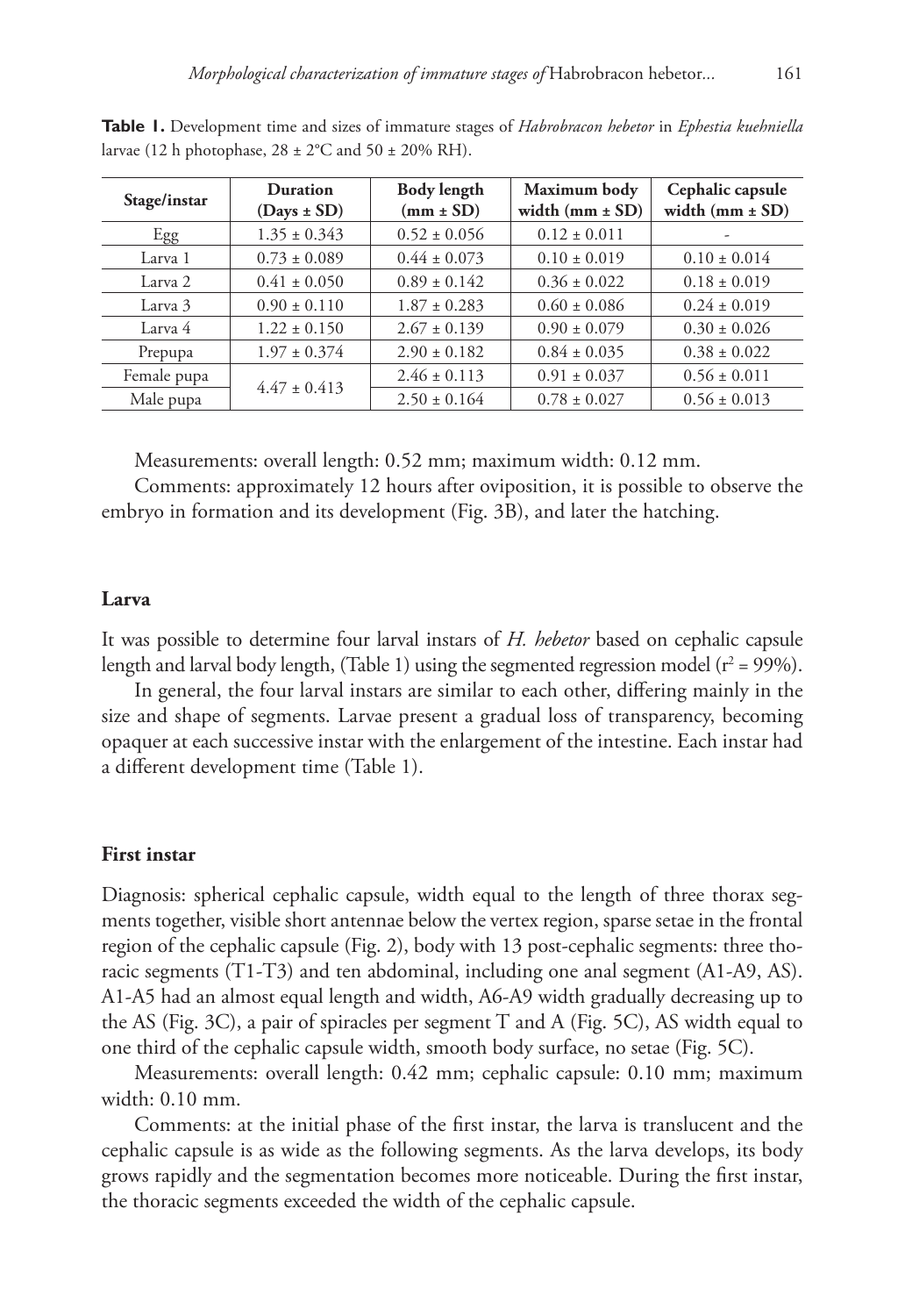

**Figure 2.** Cephalic capsule (frontal view) of fourth instar larva of *Habrobracon hebetor* illustrating chaetotaxy (AN antenna, CS clypeal setae, FS frons setae on the antennal region, GN genal setae, HS hypostomal setae, VS vertex setae).

### **Second instar**

Diagnosis: spherical cephalic capsule, almost twice as wide as that of the first instar, short visible antennae with sparse setae in the frontal region of the cephalic capsule (Fig. 2), T2 and T3 twice as wide as the cephalic capsule, segments A1-A5 almost with the same length and width of T2-T3, A6-A9 with width gradually decreasing up to the AS (Fig. 3D), a pair of spiracles per segment T and A (Fig. 5C), AS with half of cephalic capsule width, smooth body surface, no setae (Fig. 5C).

Measurements: overall length: 0.92 mm; cephalic capsule: 0.18 mm; maximum width: 0.36 mm.

Comments: the width of the cephalic capsule increases, but less than the width of the body segments. With the increase in larval body size, the intestine occupies an increasing volume, reaching up to a third of the body's space at this phase of development.

# **Third instar**

Diagnosis: spherical cephalic capsule 2.5 times larger than that of the first instar, visible short antennas with sparse setae in the frontal region of the cephalic capsule (Fig. 2), posterior part of the cephalic capsule covered by T1, T2 and T3 twice as large as the cephalic capsule, A1-A6 segments 1.5 times wider than T2-T3, A7-A9 with width gradually decreasing up to the AS (Fig. 3E), a pair of spiracles per segment T and A, width of the AS equal to two-thirds the cephalic capsule width, thoracic and abdomen dorsal with short and dense setae on all surfaces (Fig. 5B) along with sparse trichoid sensilla three times longer than setae (Fig. 5D), smooth ventral side without setae.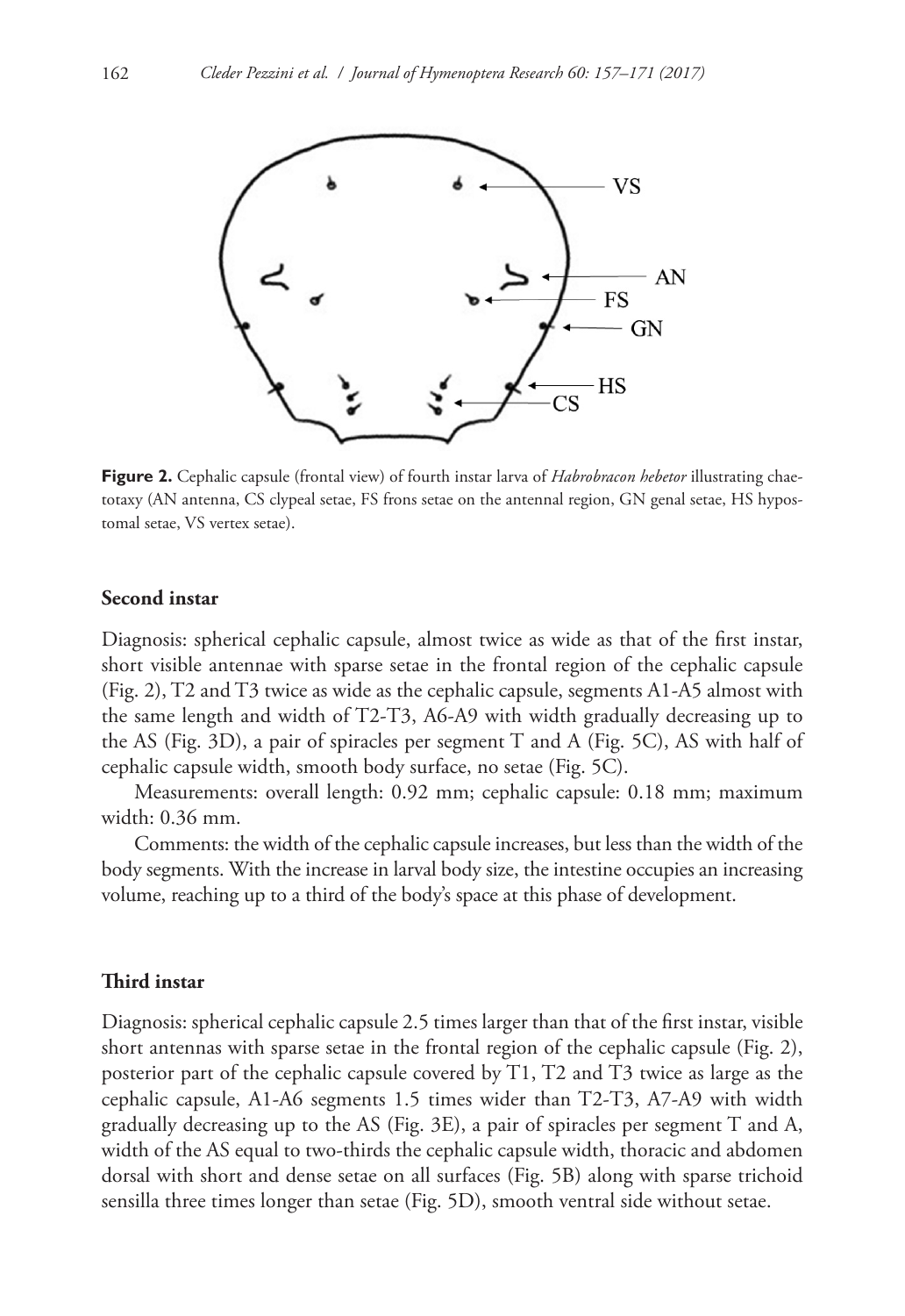

**Figure 3.** Immature stages of *Habrobracon hebetor* (side view): **A** egg after oviposition **B** embryo in development **C** first larval instar **D** second larval instar **E** third larval instar **F** fourth larval instar **G** cocoon in formation. Scale: (**A–C**) 0.25 mm (**D–G**) 0.5 mm.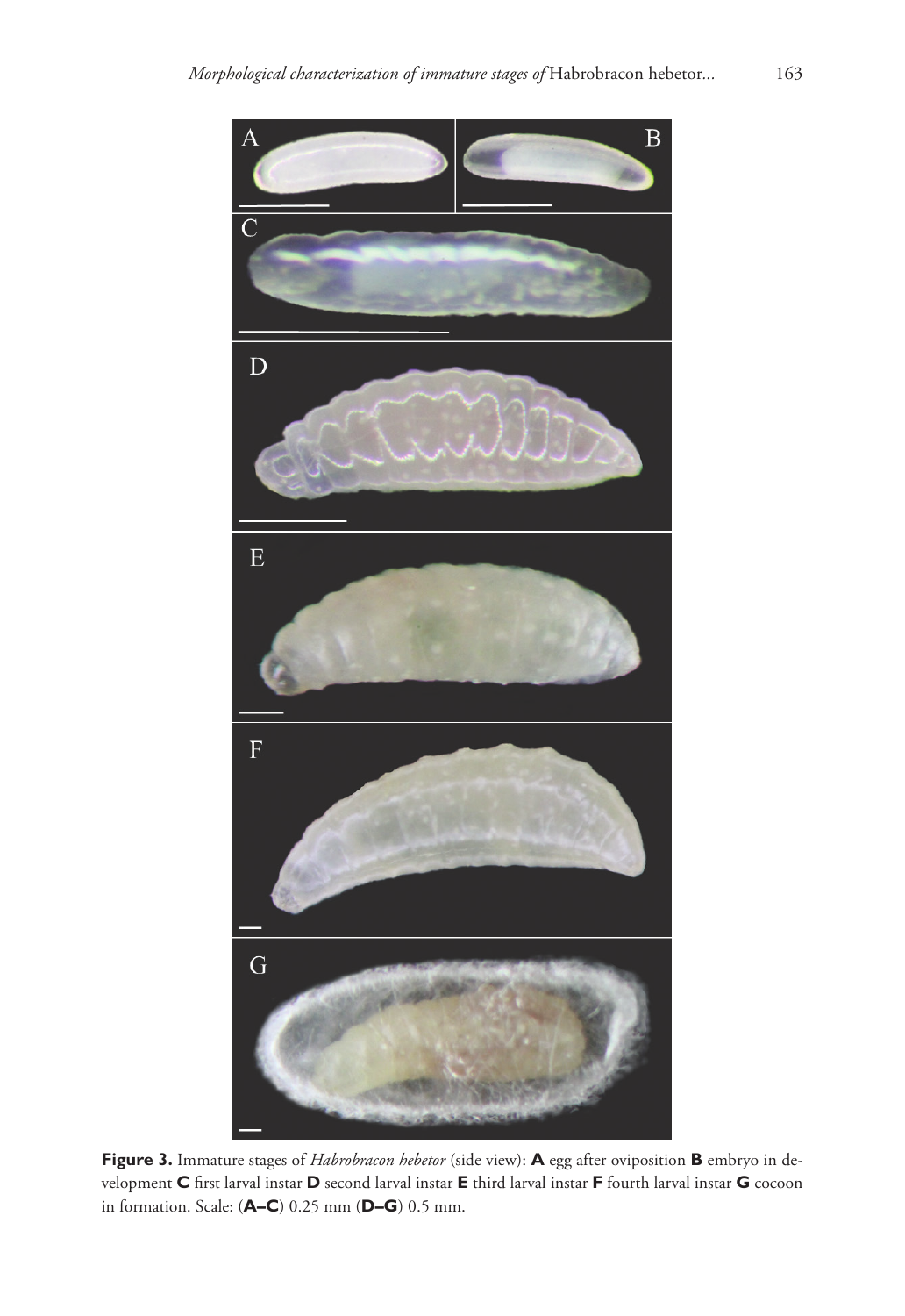

**Figure 4.** Immature stages of *Habrobracon hebetor* female (side view): **A** Prepupa **B** first pupal phase **C** second pupal phase **D** third pupal phase before adult emergence. Scale: 0.5 mm.

Measurements: overall length: 1.52 mm; cephalic capsule: 0.24 mm; maximum width: 0.62 mm.

Comments: as the body segments increase in size, the cephalic capsule begins to be covered in the back by the T1, reaching up to a third of the cephalic capsule. Unlike the first and second instar, the surface has short, dense setae, easily visible, scattered across the thorax and abdomen. Trichoid sensilla are developed, with a base and cone shape, reaching twice the size of setae. The larva becomes opaquer and the intestine occupies two-thirds of the body at this instar.

## **Fourth instar**

Diagnosis: spherical cephalic capsule 3 times larger than that of the first instar, visible short antennas with sparse setae in the frontal region of the cephalic capsule (Fig. 2), cephalic capsule covered dorsally by T1, approximately with the same width, T2 twice as large as T1, T2 and T3 twice as long as the cephalic capsule, A1-A8 segments with the same length and almost four times wider than the cephalic capsule (Fig. 3F), a pair of spiracles per segment T and A, AS with the same width as the cephalic capsule, thoracic and abdomen dorsal with short and dense setae on all surfaces (Fig. 5B) along with sparse trichoid sensilla three times longer than setae (Fig. 5D), smooth ventral side without setae.

Measurements: overall length: 2.64 mm; cephalic capsule: 0.29 mm; maximum width: 0.95 mm.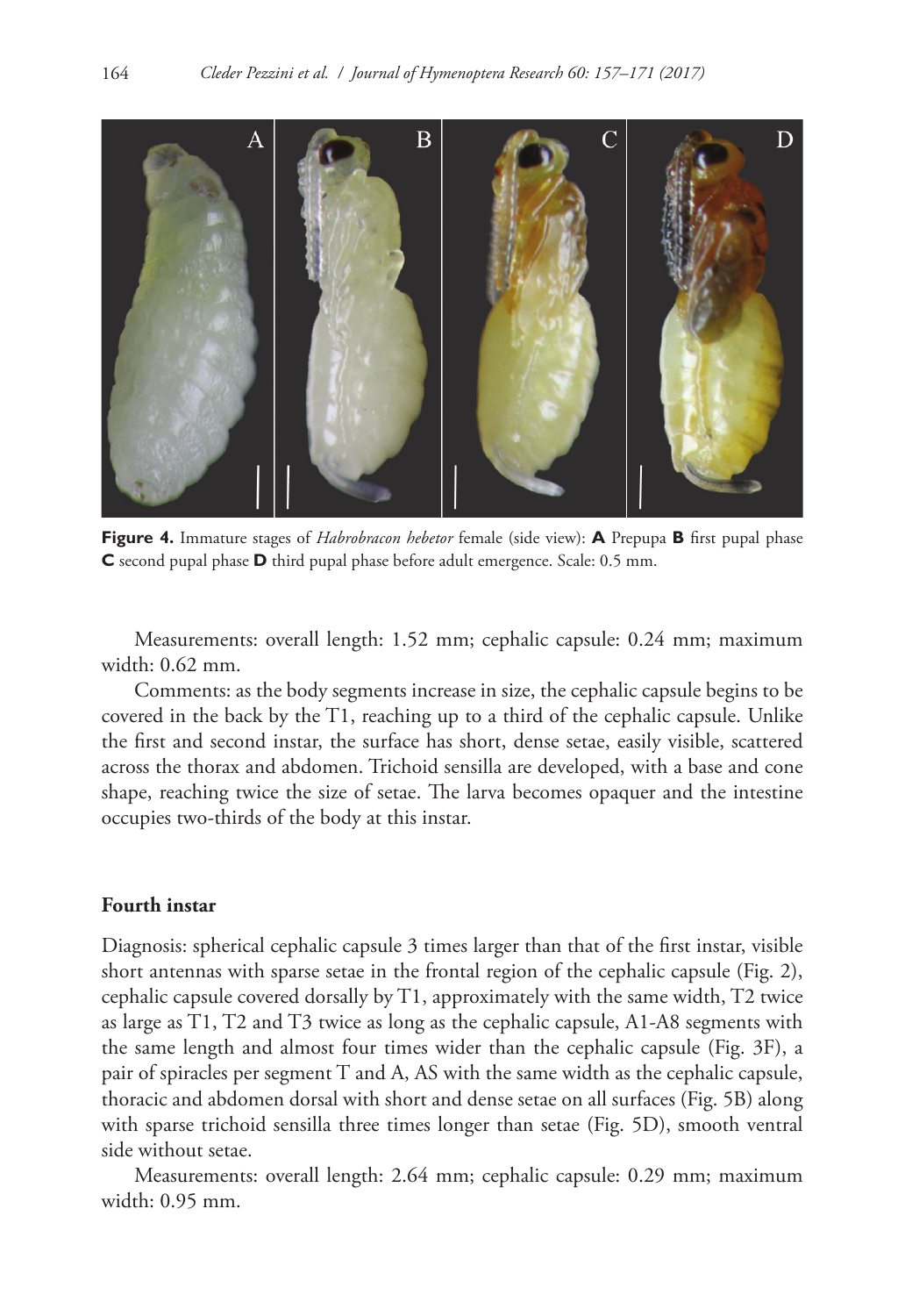

**Figure 5.** Scanning electron micrographs of immature stages of *Habrobracon hebetor*: **A** detail of the smooth surface of the egg **B** detail of the setae on the dorsal surface of the thorax and abdomen of third and fourth larval instars and prepupa **C** detail of the smooth dorsal surface of first and second larval instars with spiracles **D** detail of a trichoid sensillum **E** prepupa **F** female pupa **G** male pupa.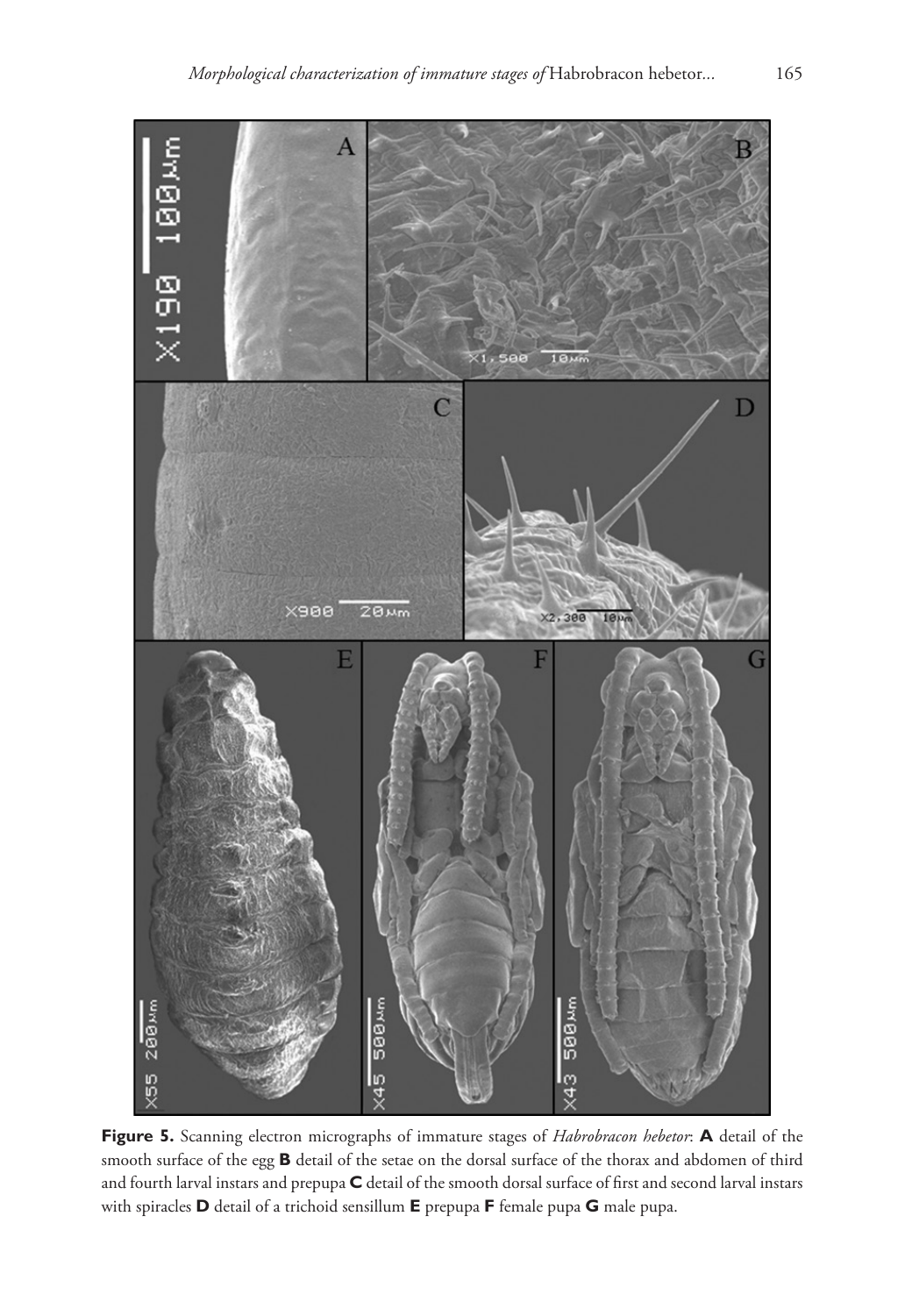Comments: as they grow, body segments increase in size, making the cephalic capsule proportionally the smallest part of the larva in addition to being almost totally involved dorsally by the first thoracic segment. Many granules appear as small white patches scattered under the cuticle of the abdominal segments. Approximately 84 h after parasitism, larvae of the fourth instar had already consumed almost all the tissues of the host and distanced themselves from it to initiate the formation of the cocoon, which is woven with silk produced by the labial glands, forming a thick layer of threads over its body (Fig. 3G).

# **Prepupa**

Diagnosis: cephalic capsule distinctly separated from the rest of the body, with an enlargement of the posterior lobe (Fig. 4A), visible short antennas with sparse setae in the frontal region of the cephalic capsule (Fig. 2), T1 almost as long as T2 and T3 together, T2 and T3 four times wider than long, thoracic segments separated from abdominal segments by a slight constriction, A1-A6 with length and width almost equal to T3, A7-A9 with width gradually decreasing up to the AS (Fig. 5E), a pair of spiracles per segment T and A, AS width equal to one third of the cephalic capsule width, thoracic and abdomen dorsal with short and dense setae on all surfaces (Fig. 5B), sparse trichoid sensilla three times longer than setae (Fig. 5D), and smooth ventral side without setae.

Measurements: overall length: 2.90 mm; cephalic capsule: 0.38 mm; maximum width: 0.84 mm.

Comments: at the end of the fourth instar, the prepupal transformation occurs with the fully formed, oval-shaped and white-shaped cocoon, a lighter color and absence of movement. With the connection of the midgut to the posterior intestine, there is the elimination of the meconium, which is adhered to the cocoon, making the intestine translucent. There is a differentiation in the cephalic capsule with the expansion of the posterior lobe, where, at the end of this stage, the composite eyes and the three dorsal ocelli become visible, presenting a reddish-brown coloration.

#### **Pupa**

Female diagnosis: characteristics of the head as in adults, pigmented eyes and ocelli fully formed, antennas curved down to the thorax, ending in the insertion of the last pair of legs, 13 flagellomeres of equal size, 1.5 times wider than long, containing a ring of eight spines in each segment, spines at the base as large as long with approximately half the length of each flagellomere, buccal apparatus with sclerotized mandibles, thorax as in adults but with wing structures folded laterally to the thorax, reaching A2, legs developed close to the body, abdomen with nine segments, ovipositor curved upward at the back of the abdomen (Fig. 5F).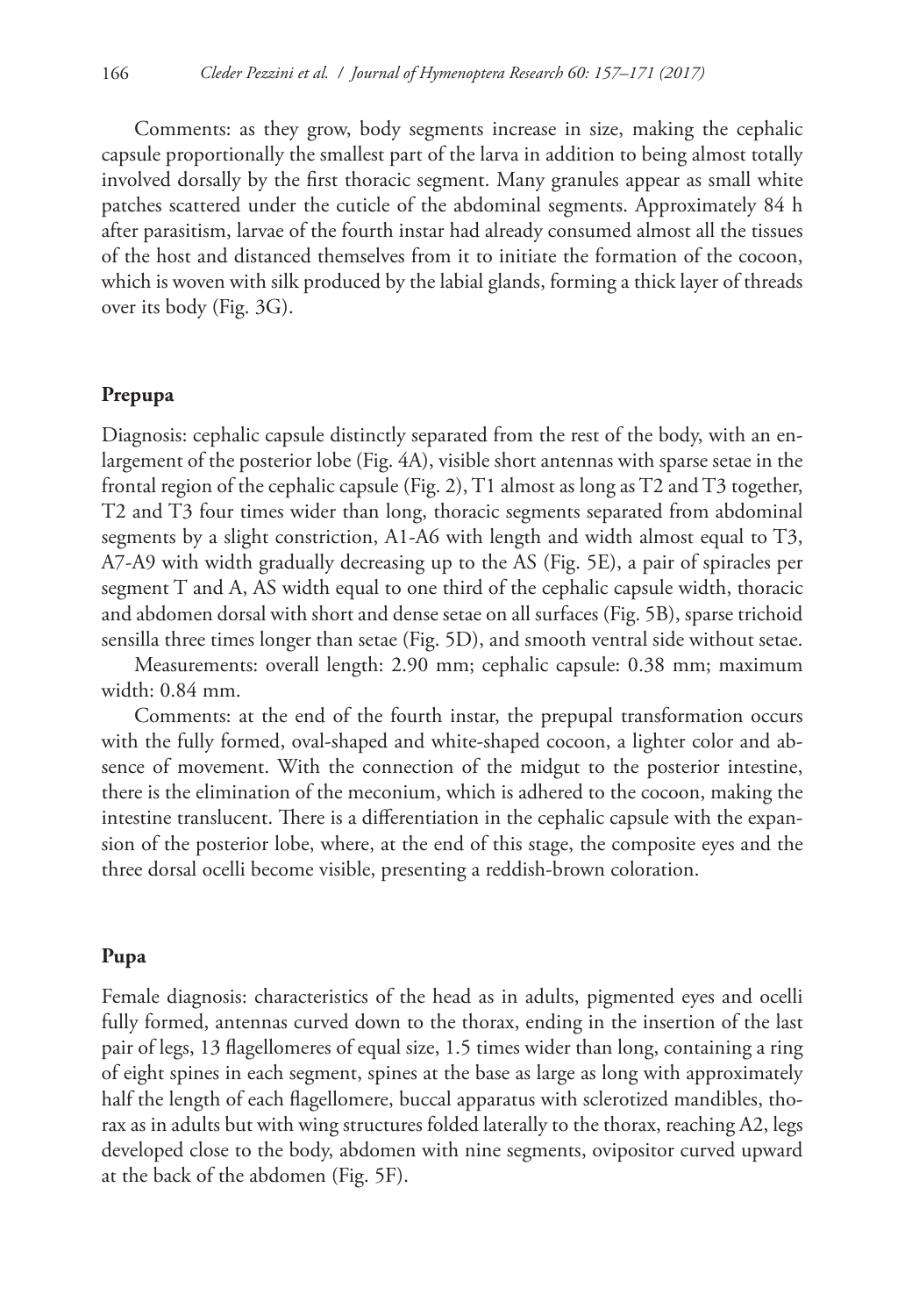Measurements: overall length: 2.46 mm; cephalic capsule: 0.56 mm; maximum width (abdomen): 0.94 mm.

Male diagnosis: pupa similar to that of female, differing in the longest antennas reaching ventrally A5, containing 20 equal-sized flagellomeres, as large as long, with a ring of eight spines in each segment, spines at the base as large as long with approximately one-third of the length of each flagellomere, absent ovipositor (Fig. 5G).

Measurements: overall length: 2.50 mm; cephalic capsule: 0.56 mm; maximum width (abdomen): 0.76 mm.

Comments: exarate pupa is protected by the cocoon produced by the last instar larva. Initially, only eyes and ocelli are pigmented (Fig. 4B). The mandibles and mesoscale become sclerotized, followed by the remaining parts of the thorax, acquiring an orange coloration (Fig. 4C). The abdomen, the ovipositor and the antennae are the last parts of the body to become pigmented, making the abdomen brownish yellow and the other parts brown (Fig. 4D). On average, five days after turn into pupa, the adult breaks the cocoon with its jaws and emerges, leaving the cocoon.

# **Discussion**

The time of development from egg to adult emergence was similar to that reported for *H. hebetor* by Serra (1992), Magro et al. (2006) and Alam et al. (2014). Between 26-28°C, the immature stage occurs after 10-12 days in *E. kuehniella* larvae or other hosts. The same authors concluded that the time of development of this parasitoid is directly dependent on temperature. It can be faster at high temperatures. The development time of *B. brevicornis* evaluated by Sudheendrakumar et al. (1982) for each stage of development can not be compared with the present study. The authors do not mention the temperature at which the parasitoid was reared, since this factor is determinant to development time.

This work evaluates in more depth information about the development stages of *H. hebetor* reported in the article by Sudheendrakumar et al. (1982) by descriptions and colored photographs of all immature stages. Also scanning electromyography was used to detail structures difficult to observe under optical microscopy.

The detailed diagnoses of all immature stages are a complement to the study conducted by Alam et al. (2014), who made brief comments regarding the development time and the basic morphological characteristics of the stages of *H. hebetor* parasitizing *Galleria mellonella* L. (Lepidoptera: Pyralidae), however without associating images and a detailed diagnosis of each period. The confirmation of the morphological characteristics before emergence is important to recognize the species also at the immature stage while it is over its host.

Eggs with an elongated hymenopteriform shape were expected because, as Ide et al. (2006) reported, most Hymenoptera eggs have such a format. However, according to the same author, the corium may be smooth or rough and may present hooks. In *H. hebetor*, the egg's corium is smooth, without other structures.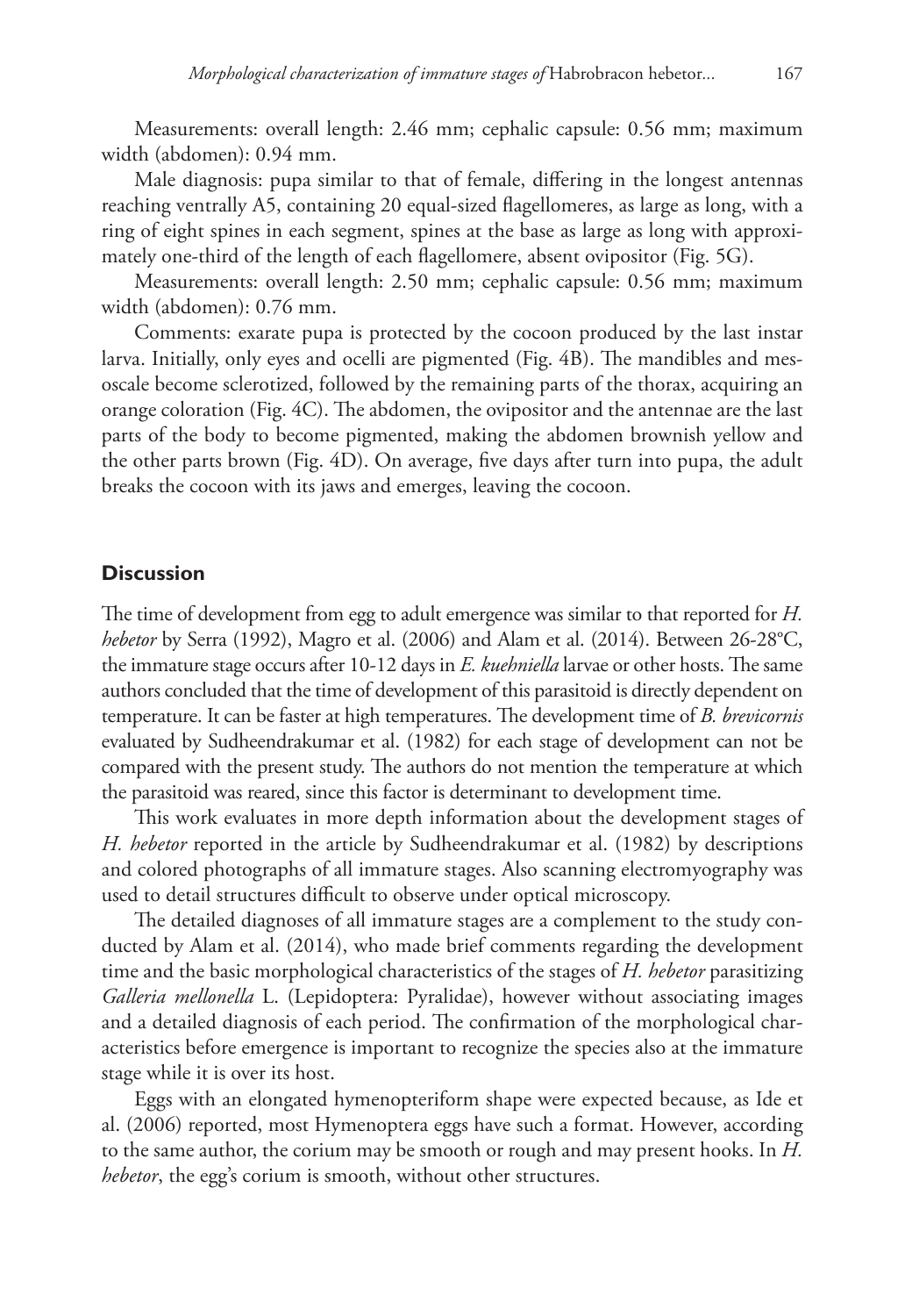The existence of four larval instars of *H. hebetor* was found by adjusting the total length and width of the cephalic capsule measurements data by a segmented regression model (Ambrosano et al. 1997) differing from the previous assessment by Magro et al. (2006), who, based on the size of jaws, recorded the existence of only three larval instars for this parasitoid using the same host. This was also opposite to the result observed by Sudheendrakumar et al. (1982), in which the authors reported the occurrence of five larval instars according to length of mandible and diameter of prothoracic spiracle. However, comparing measurements of body length, maximum body width and cephalic capsule width, it is possible to verify that the fourth and fifth instars correspond to the fourth instar described in the present study.

According to Costa and Ide (2006), the definition of the number of instars may be variable according to the methodology used for its determination, and may even be different among individuals of the same species. Thus, we reinforce the relevance of our results, considering that the morphological differences are sufficient to define the four larval instars.

Larvae with low structural complexity and successive pigmentation changes in body color had been reported for other species of parasitoids. Thomazini et al. (2000), Bittencourt and Berti Filho (2004), Yu et al. (2008) and Zhao et al. (2014) reported that the body of parasitoids becomes opaquer and less translucent throughout their development.

In the third and fourth larval instars were observed short and dense setae on all dorsal surface of the thorax and abdomen. In the description of *B. brevicornis* made by Sudheendrakumar et al. (1982) the authors reported the occurrence of these setae only in the last instar, but it was possible to observe in electronic microscopy that the setae come from the third instar.

The appearance of white granules along the abdomen at the last larval instar has also been reported for a parasitoid of the same superfamily, *Diadromus collaris* (Gravenhorst) (Hymenoptera: Ichneumonidae) (Zhao et al. 2014). According to Parra (2009), such globules are fat bodies that store lipids and supply long-term energy reserves for adults. These lipids accumulated during the larval stage provide the adults with energy for approximately 10 days (Istvan et al. 2011).

Four days after oviposition, the parasitoid is already at the last larval instar and moves away from the host. This behavior is justified because, as reported by Quicke (1997) for ectoparasitoid, there is a potential risk of putrefaction of non-consumed host tissues. As a consequence, the parasite tends to develop rapidly at the larval stage. This reduces the effects of any decline in host quality which occurs naturally or as a result of infections by microorganisms (Quicke 2015).

After leaving the host, the parasitoid begins the construction of the cocoon to pupate. The formation of the cocoon with a thick layer of silk, according to Tagawa and Kitano (1981), indicate its importance for the survival of ectoparasitoid, as it is a protection against physical damage, predators, hyperparasitoids and desiccation. An exarate pupa is formed, with appendices separated from the body, as in most Hymenoptera (Ide et al. 2006). In addition, the morphological description made by Sud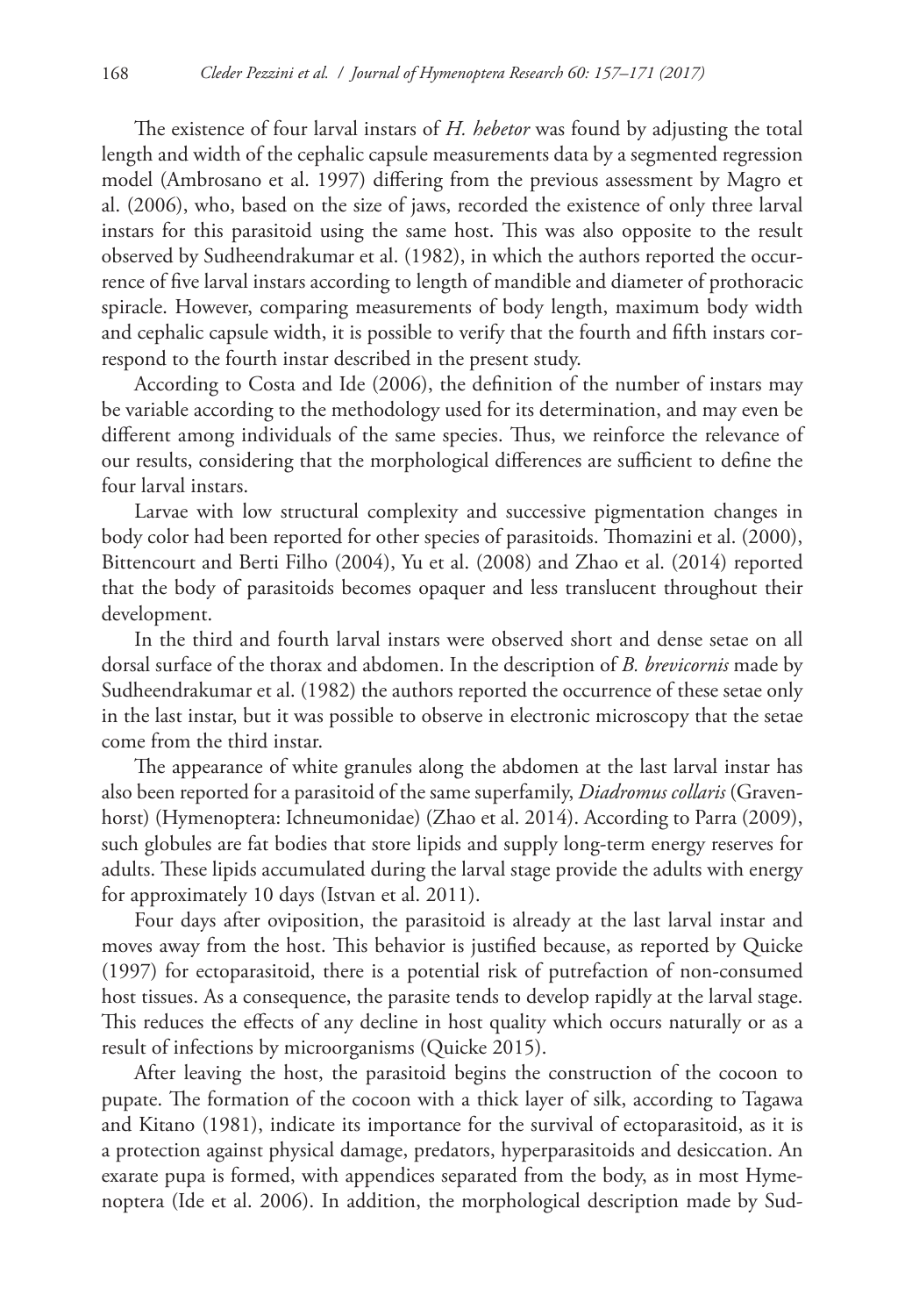heendrakumar et al. (1982) of the pupa stage for female and male was performed, detailing the morphological differences existing for each sex.

The development of *H. hebetor* is similar in many ways to other braconids. However, in this study, we documented the whole development of *H. hebetor*, including morphological changes, thus providing a detailed basis for the morphological characterization of the immature stages and the development of *H. hebetor*.

## **Acknowledgements**

To the Conselho Nacional de Desenvolvimento Científico e Tecnológico (CNPq) for the master scholarship granted to the first author. To MCTI/CT-Agro/CNPq 38/2013 and Japan Tobacco International (JTI) for the financial support. To the Centro de Microscopia e Microanálise of UFRGS for the technical support to perform the electromicrographs. To Dr. Alexandre Somavilla, from INPA, for the review of the work.

## **References**

- Alam MS, Alam MZ, Alam SN, Miah MRU, Mian MIH, Hossain MM (2014) Biology of *Bracon hebetor* reared on wax moth (*Galleria mellonella*) larvae. Persian Gulf Crop Protection 3: 54–62.
- Ambrosano GMB, Igue T, Lourenção AL (1997) Determinação do número de ínstares de insetos utilizando modelo de regressão segmentado. Anais da Sociedade Entomológica do Brasil 26: 371–374. <http://dx.doi.org/10.1590/S0301-80591997000200020>
- Athié I, Paula DC de (2002) Insetos de grãos armazenados: aspectos biológicos e identificação, 2° ed. Varela, São Paulo, 1–244.
- Bittencourt MAL, Berti Filho E (2004) Desenvolvimento dos estágios imaturos de *Palmistichus elaeisis* Delvare & LaSalle (Hymenoptera, Eulophidae) em pupas de Lepidoptera. Revista Brasileira de Entomologia 48: 65–68. [http://dx.doi.org/10.1590/S0085-](http://dx.doi.org/10.1590/S0085-56262004000100012) [56262004000100012](http://dx.doi.org/10.1590/S0085-56262004000100012)
- Carabajal-Paladino LZ, Papeschi AG, Cladera JL (2010) Immature stages of development in the parasitoid wasp, *Diachasmimorpha longicaudata*. Journal of Insect Science 10: 1–13. <https://doi.org/10.1673/031.010.5601>
- Chen H, Zhang H, Zhu KY, Throne JE (2012) Induction of reproductive diapause in *Habrobracon hebetor* (Hymenoptera: Braconidae) when reared at different photoperiods at low temperatures. Environmental Entomology 41: 697–705. <https://doi.org/10.1603/EN11311>
- Costa C, Ide S (2006) Fases do desenvolvimento. In: Costa C, Ide S, Simonka CE (Eds) Insetos imaturos, metamorfose e identificação. Ribeirão Preto, Holos, 19-30.
- Eliopoulos PA, Stathas GJ (2008) Life tables of *Habrobracon hebetor* (Hymenoptera: Braconidae) parasitizing *Anagasta kuehniella* and *Plodia interpunctella* (Lepidoptera: Pyralidae): Effect of host density. Journal of Economic Entomology 101: 982–988. [http://dx.doi.](http://dx.doi.org/10.1603/0022-0493(2008)101%5B982:LTOHHH%5D2.0.CO;2) [org/10.1603/0022-0493\(2008\)101\[982:LTOHHH\]2.0.CO;2](http://dx.doi.org/10.1603/0022-0493(2008)101%5B982:LTOHHH%5D2.0.CO;2)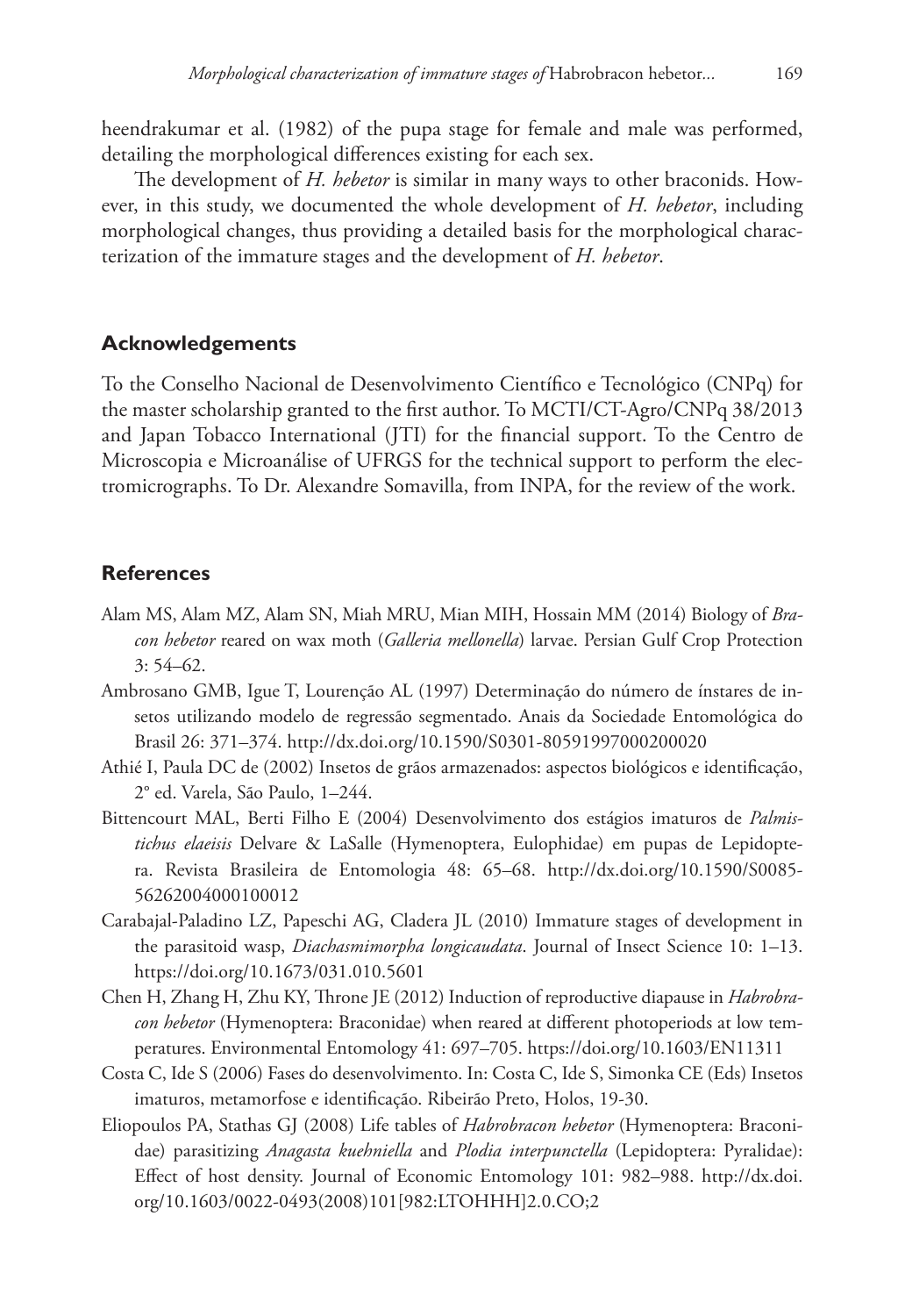- Farag NA, Ismail IA, Elbehery HHA, Abdel-Rahman RS, Abdel-Raheem MA (2015) Life table of *Bracon hebetor* Say. (Hymenoptera: Braconidae) reared on different hosts. International Journal of ChemTech Research 8: 123–130.
- Forouzan M, Amirmaafi M, Sahragard A (2008) Temperature-dependent development of *Habrobracon hebetor* (Hym.: Braconidae) reared on larvae of *Galleria mellonella* (Lep.: Pyralidae). Journal of Entomological Society of Iran 28: 67–78.
- Gumovsky AV (2007) A taxonomic revision, biology and morphology of immature stages of the *Entedon sparetus* species group (Hymenoptera: Eulophidae), egg-larval endoparasitoids of weevils (Coleoptera: Curculionidae). Bulletin of Entomological Research 97: 139–166. <http://dx.doi.org/10.1017/S0007485307004798>
- Ide S, Costa C, Simonka CE (2006) Hymenoptera. In: Costa C, Ide S, Simonka CE (Eds) Insetos imaturos, metamorfose e identificação. Holos, Ribeirão Preto, 205–216.
- Istvan ÖV, Gündüz NEA, Gülel A (2011) Protein and lipid amounts of the parasitoid *Bracon hebetor* Say (Hymenoptera: Braconidae) at constant and alternating temperatures. Turkish Journal of Zoology 35: 747–753.<https://doi.org/10.3906/zoo-1007-25>
- Lorini I, Krzyzanowski FC, França-Neto J de B, Henning AA, Henning FA (2015) Manejo integrado de pragas de grãos e sementes armazenadas. Embrapa, Brasília, 1–84.
- Magro SR, Dias AB, Terra WR, Parra JRP (2006) Biological, nutritional, and histochemical basis for improving an artificial diet for *Bracon hebetor* Say (Hymenoptera: Braconidae). Neotropical Entomology 35: 215–222.<http://dx.doi.org/10.1590/S1519-566X2006000200010>
- Magro SR, Parra JRP (2001) Biologia do ectoparasitóide *Bracon hebetor* SAY,1857 (Hymenoptera: Braconidae) em sete espécies de lepidópteros. Scientia Agricola 58: 693–698. [http://](http://dx.doi.org/10.1590/S0103-90162001000400007) [dx.doi.org/10.1590/S0103-90162001000400007](http://dx.doi.org/10.1590/S0103-90162001000400007)
- Melo GAR, Aguiar AP, Garcete-Barrett BR (2012) Hymenoptera Linnaeus, 1758. In: Rafael JA, Melo GAR, Carvalho CJB de, Casari SA, Constantino R (Eds) Insetos do Brasil: Diversidade e Taxonomia. Holos, Ribeirão Preto, 553–612.
- Parra JRP (2009) A evolução das dietas artificiais e suas interações em ciência e tecnologia. In: Panizzi AR, Parra JRP (Eds) Bioecologia e nutrição de insetos, base para o manejo integrado de pragas. Embrapa, Brasília, 91–174.
- Parra JRP, Coelho Jr A, Geremias LD, Bertin A, Ramos CJ (2014) Criação de *Anagasta kuehniella*, em pequena escala, para produção de *Trichogramma*. Occasio (Piracicaba): 1-32.
- Pinheiro DO, Rossi GD, Cônsoli FL (2010) External morphology of *Cotesia flavipes* (Hymenoptera: Braconidae) during larval development. Zoologia 27: 986–992. [http://dx.doi.](http://dx.doi.org/10.1590/S1984-46702010000600022) [org/10.1590/S1984-46702010000600022](http://dx.doi.org/10.1590/S1984-46702010000600022)
- Quicke DLJ (1997) Parasitic wasps. Chapman & Hall, London, 470 pp.
- Quicke DLJ (2015) The Braconid and Ichneumonid Parasitoid Wasps: Biology, Systematics, Evolution and Ecology. Wiley-Blackwell, Chichester, 1-794.
- Qureshi SR, Quan WL, Zhou RQ, Wang XP (2015) Morphology and development of immature stages of *Chelonus murakatae* (Hymenoptera: Braconidae), an endoparasitoid of *Chilo suppressalis*. Entomological News 125: 252–259.<https://doi.org/10.3157/021.125.0405>
- Serra HJP (1992) Bioecologia do ectoparasito *Habrobracon hebetor* (Say, 1836) (Hymenoptera: Braconidae) em *Anagasta kuehniella* (Zeller, 1879) (Lepidoptera: Pyralidae). Master Dissertation. Universidade de São Paulo (Piracicaba).